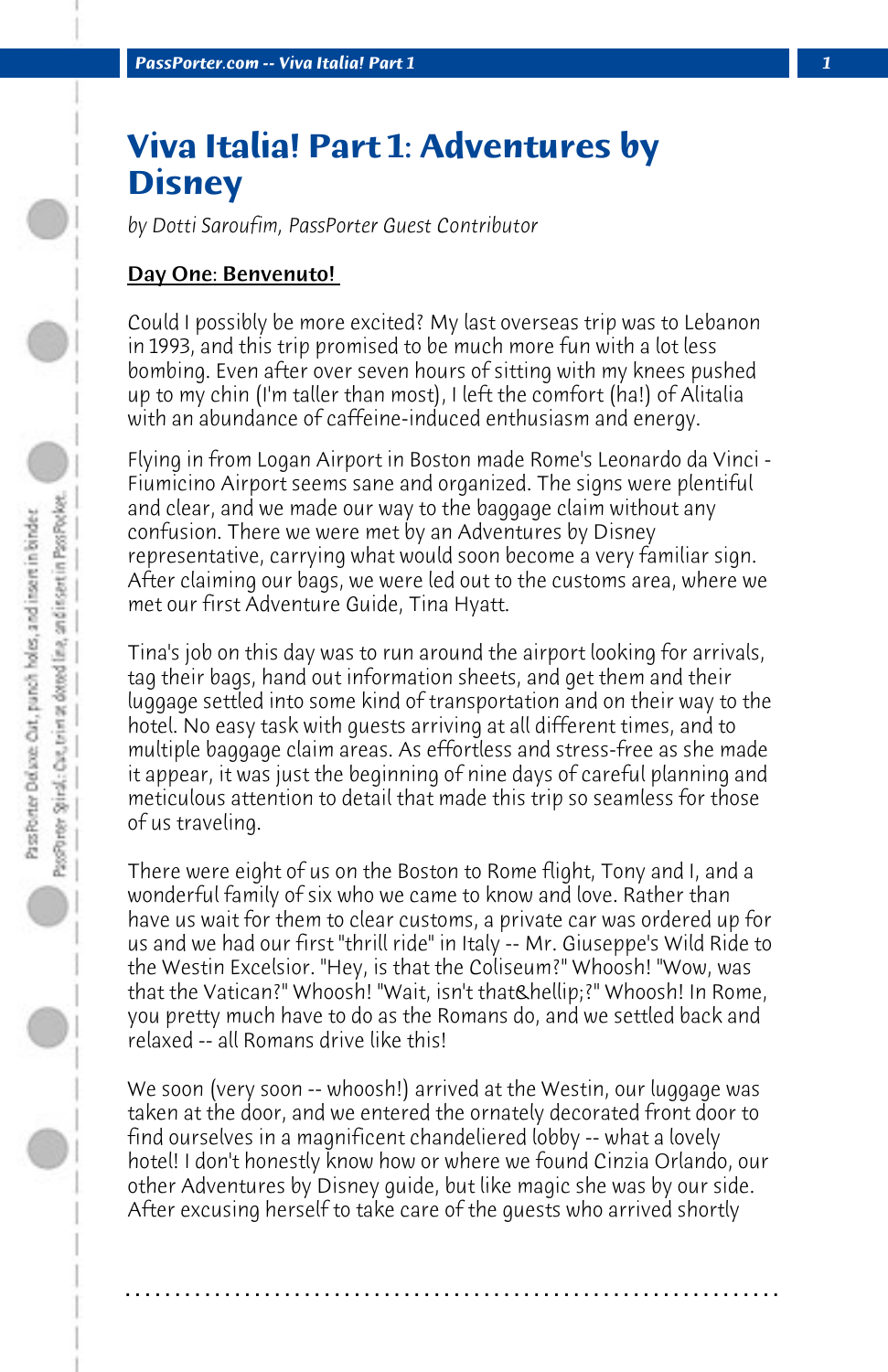before us, she came over to where we had found a comfortable place to sit and wait, and told us that our room was actually ready at this early hour. It must be Disney magic! She gave us a little tour of the hotel, including a glimpse at the wonderful spa and indoor pool, and showed us where we'd be meeting for the evening events. Our "Daily Viva" noted an "Adventure Welcome" at 5:30 p.m. and a dinner at 6:30 p.m.

Our "Adventure Welcome" was the first time we'd officially meet all of our traveling companions -- 36 of us in all! "Getting to Know You" games were played, champagne flowed freely, and delicious appetizers were served. By the time we entered the private dining area for our meal, we were all fast friends. One tie that bound many of us was our love for Disney, so there was no lack of topics for conversation!

# Day Two: All Roads Lead to Rome

Our day began with an amazing array of food at the breakfast buffet in the hotel's restaurant -- and with the best coffee I may ever have tasted! I'd go back to Rome just for that. We then met up with our Adventure Guides, and also with our local guide, Fabrizio, for our walking tour of Rome. Fabrizio would be a familiar sight (and voice) for the next few days, and we became very accustomed to his, "Andiamo, my friend, andiamo," ("Let's go!") as we moved from place to place. We were all given individual headsets and lanyards, so that we could hear Fabrizio from a distance -- so much better than the olden days of guides shouting to large groups of tourists, and those like me, who lagged behind to take photos, missing most of what was said. We were also handed cold water bottles and snacks to pack up and take with us -- a thoughtful touch!

Our walking tour began in the Villa Borghese gardens, a short stroll from our hotel. The villa was built in 1616 by a nephew of Scipio Borghese (Pope Paul V) and in 1901 the gardens became a state-owned public park. The views of these gardens, and from the gardens, were magnificent! From there, our tour took us to the Spanish Steps, the Trevi Fountain (where we all tossed coins to guarantee that we'd one day return), the Pantheon, and the nearby Piazza Navona with its beautiful statues and fountains. By now the sky had cleared considerably and was dotted with white puffy clouds -- a perfect day for walking!

After lunch, we were off to the Coliseum by motor coach. This was our first meeting with Reno, our wonderful driver, who would be with us all the way until our departure for Venice later in the week. Along with being an expert driver (those roads in Tuscany are tough!); he was a kind and patient soul, as we were a loud bunch once we got to know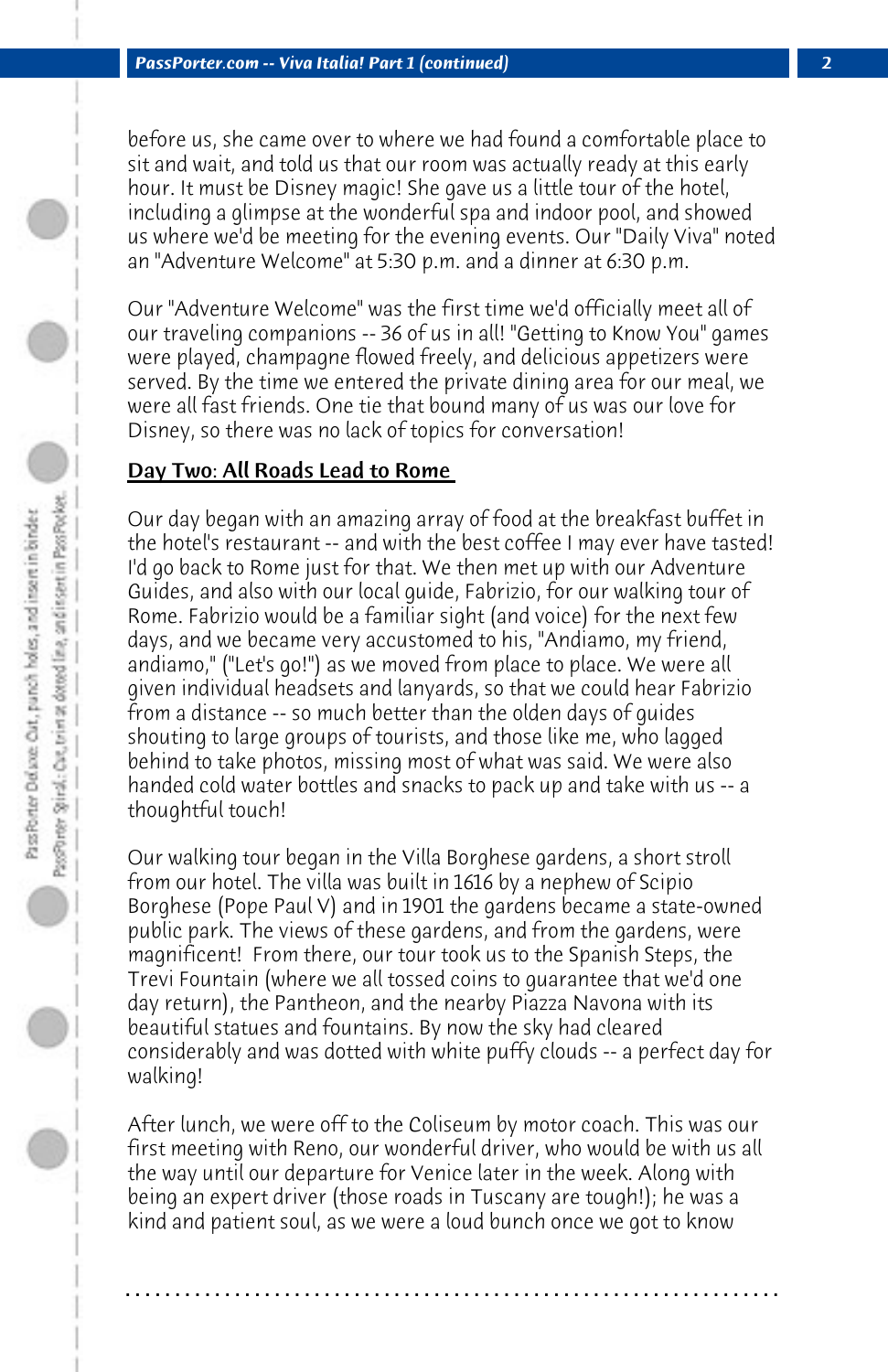each other. The Coliseum was as remarkable as I expected, but even more startling to me (even though I've seen the photos for all of my life) is how it sits there in the middle of this bustling modern city, a huge reminder of the past and how far we've come, but how little we've progressed. (Ignore me. I was sleep-deprived.)

Back at the hotel, we showered and rested and met up soon to depart for our Roman Feast. Being somewhat jet-lagged at this point, I honestly don't remember the name of the restaurant nor where it was located, but the food and the company was truly memorable. During our many-coursed meal, we were entertained by dancers and gladiators, depicting what life would have been like at a Roman feast of old. Tony got to participate in a sword fight (helping to make room for the next course) and we were all made honorary Roman citizens. It was a fun evening!

Back at the hotel, I was asleep in minutes, but I hear that a few of our traveling companions (and you know who you are!) went out in search of some tasty Limoncello -- an Italian liquor made from lemon rinds, sugar, and **… lots of alcohol. Judging by the pained looked on their** faces the next morning, they found some. "Limoncello!" became somewhat of a battle cry for the whole group as the trip progressed - somehow these "Adventures" take on a whole new meaning without children along!

# Day Three: Let's Be Civilized

This was our day to visit the Vatican, and leaving any later would almost insure that we wouldn't get in -- or we'd at least have to wait for many hours to do so.

After a long but enjoyable (hey, I had 35 people to talk to!) wait in line, we were allowed in. It was also a time for another one of Adventures by Disney's little thoughtful surprises, something that kept us occupied while we waited. One of the wonderful things about being on this type of tour is that the tickets are all purchased by one of the guides while you wait; when it's time to enter, you just go through the turnstiles. This was our third day in Rome and I hadn't yet reached into my wallet for anything -- even the coins for the Trevi Fountain were supplied by our guides!

Once inside the Vatican, even I was so overwhelmed it kept me quiet. There are truly no words to describe it -- the Gallery of Maps, the Gallery of Tapestries, the Etruscan Museum -- ultimately leading into the Sistine Chapel where just the ceiling would take a month of study and admiration. It is so jaw-dropping, overwhelmingly beautiful. And to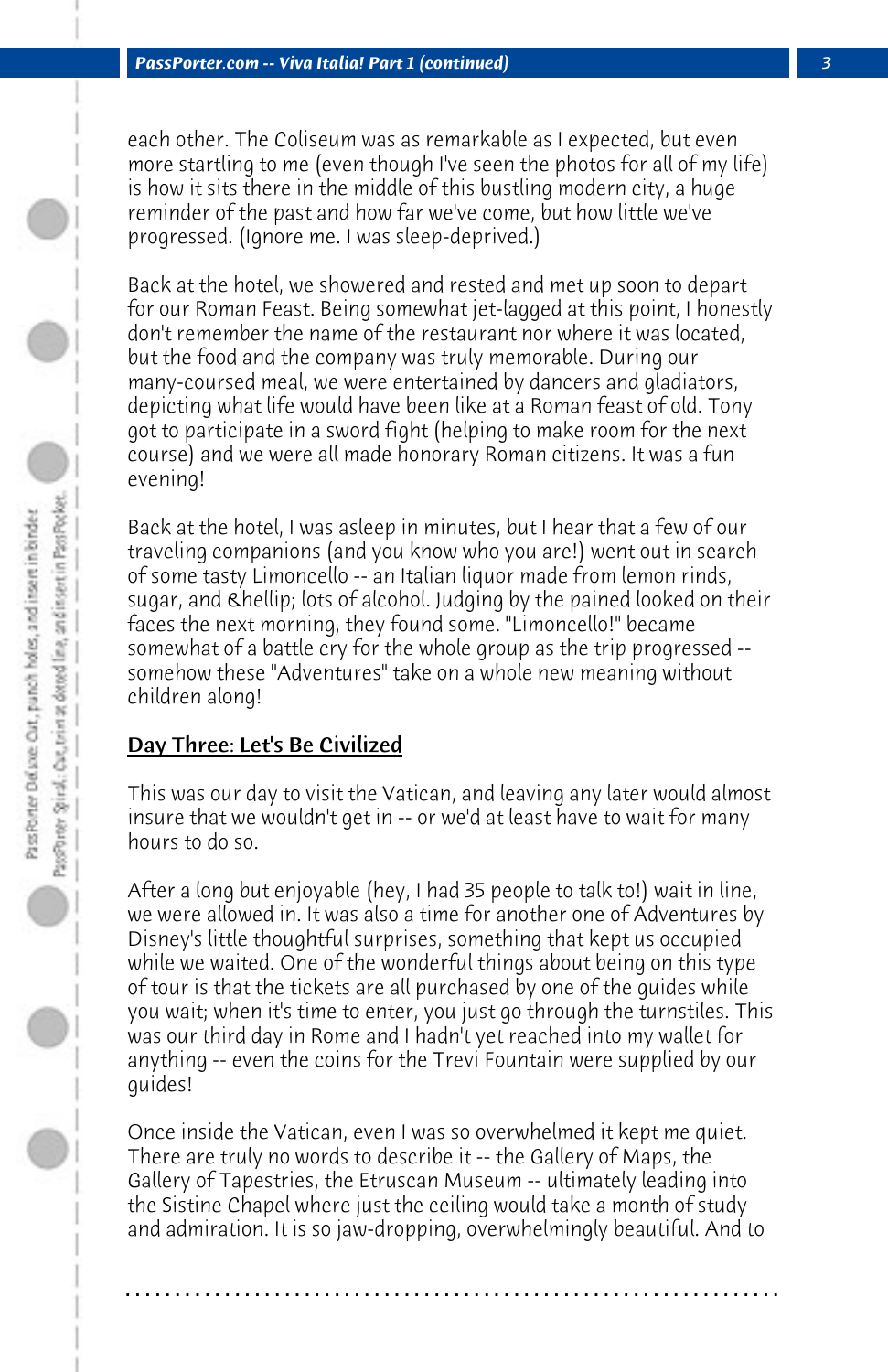leave the Sistine Chapel thinking that nothing could awe me in quite that way again, and then to walk into St. Peter's Basilica where each and every section and alter and piece of marble was a work of art -- a better writer might be able to describe the emotions that this place evoked, but I'm surely not that writer. For those who know me, just saying I was speechless should be enough.

We had a little time afterwards to explore the Basilica and the Square on our own, and to do a little shopping. We were then brought by motor coach to a lovely little restaurant near the Coliseum called Le Lanterne, where we had pre-ordered our lunches the day before. We started with a generous antipasto buffet, followed by a choice of vegetarian pasta, grilled chicken breast or Veal Saltimbocca (my choice!). Dessert was fruit salad and ice cream - yum! We then had the choice of exploring the area and wandering back to the hotel on foot, or going back via motor coach, and as stuffed as we were (and tired!), we chose the latter.

Dinner tonight was on our own, and our Adventure Guides were in the lobby for any questions or recommendations. Tony had a name of a local place, only a few blocks away, that was recommended by a friend. We were to go to the Taverna Flavia and ask for "Rocco." After meeting up with some of our traveling companions, six of us headed there for dinner and had a wonderful meal -- albeit by questionable means. When Tony asked for Rocco (who was there, by the way), the owner came out to welcome us "back." He brought us champagne to start the meal, an enormous selection of antipasto, only charged us for some of the wine we consumed, and also brought complimentary Limoncello after our meal! From then on, we decided that "Rocco" was a code word, and that we were likely mistaken for visiting Mafia!

## Day Four: Etruscan Roots

This morning, we had to leave our luggage outside the door by 7:30 a.m. for our trip to Orvieto and Tuscany. At least the motor coach wouldn't be leaving until 8:45 a.m. -- a much more civilized time! After one last wonderful breakfast and at least a pot of heavenly coffee at the Excelsior, we boarded the bus and within minutes were outside of the city and enjoying the scenery of rural Italy. Tony ended up loving Tuscany the most, as it reminded him of his country, Lebanon, with its rolling hills, farmlands, mountains, and vineyards. It was a lovely and peaceful drive, when two buses weren't fighting for right of way on high winding roads.

Our first stop on the way to Tuscany (after a quick "pit stop" for the bathroom -- see "pot of coffee" above -- and "necessity shopping") was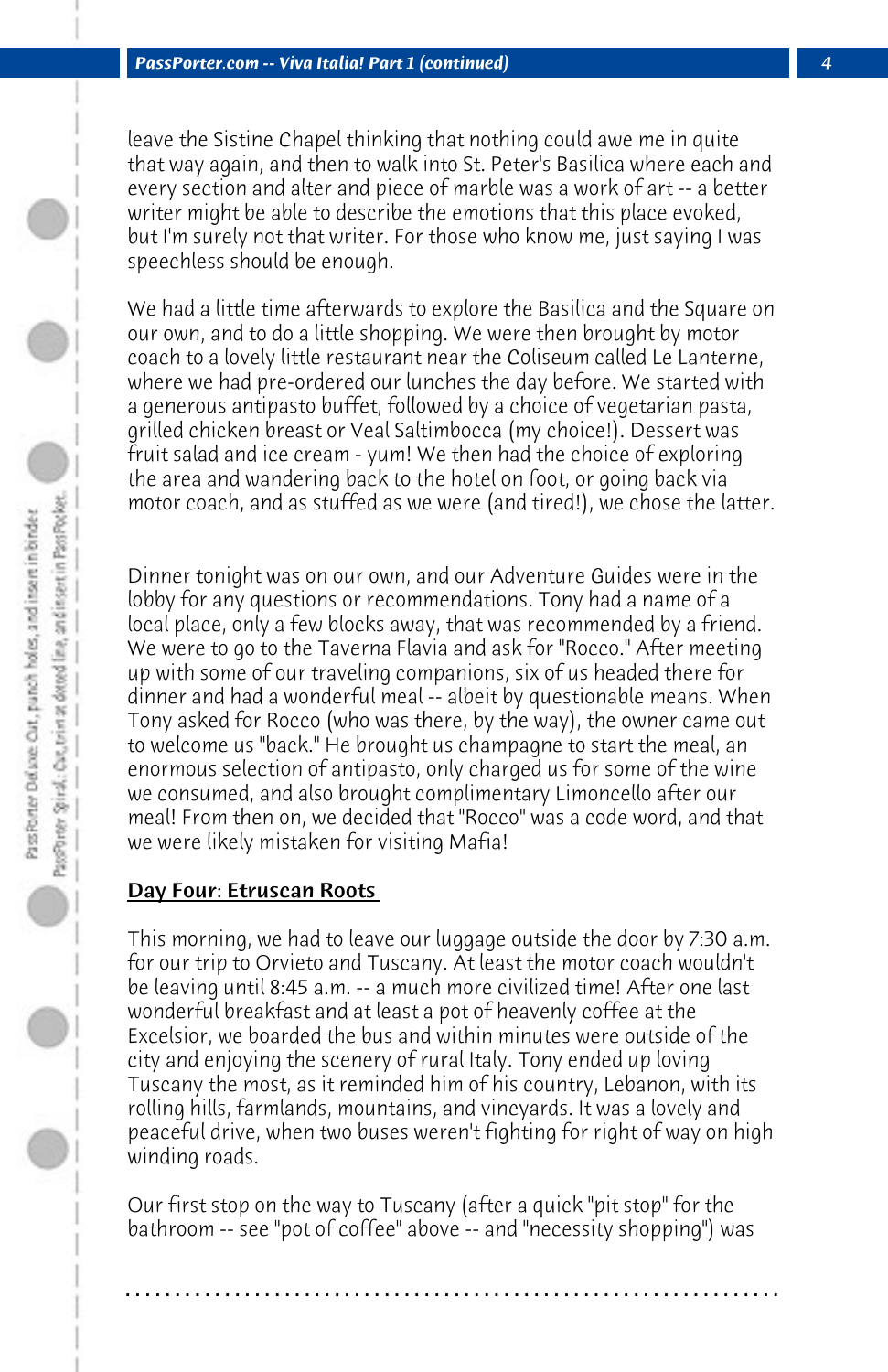to its neighboring region, Umbria, and the lovely village of Orvieto. Orvieto is perched on a 984-foot plateau, overlooks smaller towns and vineyards, and is reached by a "funicular," a cable-car system once run by water. Tourists are drawn to this village for the Duomo, one of Italy's greatest cathedrals, which began construction in 1290 and took over 300 years to build. With its winding cobblestone streets, beautiful views, and interesting history, this is a special village to visit.

After exploring the little side streets with its shops and restaurants, we had a lovely lunch with two of our new friends in a little out-of-the-way cafe that Tony found by asking one of the locals where she liked to eat. I had ravioli with a black truffle sauce that was just heavenly. Did I mention that the food was good in Italy?

When we arrived at our hotel, it was a bit misty and foggy, and the outlines of the buildings and the streetlights appeared almost mystical. Once a working hamlet, we soon discovered that each of the rooms at the Borgo de Fontebussi was uniquely different -- from simple rooms with small baths to multi-level townhouses with kitchens and sitting areas. After unpacking, Tony (since dubbed "the Mayor" by most of our group) took me on a tour, showing me where each of our group was staying. "Rick and Jan are across from us, Marc and Robbin are in that building over there, Maura and Erin are in this one to the left…" Our room was in the "main villa" where there were also a few sitting rooms if guests chose to congregate outside of their rooms.

On the motor coach earlier in the day, we had chosen our dining time and our dining companions, and eight of us were scheduled to eat in the hotel's restaurant at 7:45 p.m. Again, we were given our choices in advance and this time I went for the fried Pecorino (incredibly tasty fried cheese) for a starter, the pasta with wild boar sauce for my first course, and the pork loin with a side of potatoes for my second course. Dessert was a choice of ricotta cake, chocolate mousse or Panna Cotta. Ahhhhh.

*(Dotti and Tony's adventures in Italy continue in the next issue of PassPorter News!)*

#### *About The Author: Dotti Saroufim is a*

*CruisingCo.com/MouseEarVacations.com travel agent. She recently returned from Epcot's Food and Wine Festival and is looking forward to meetinng some of you on land or at sea in December for MouseFest 2006.*

**. . . . . . . . . . . . . . . . . . . . . . . . . . . . . . . . . . . . . . . . . . . . . . . . . . . . . . . . . . . . . . . . . .**

*Article last updated: 10/26/2006*